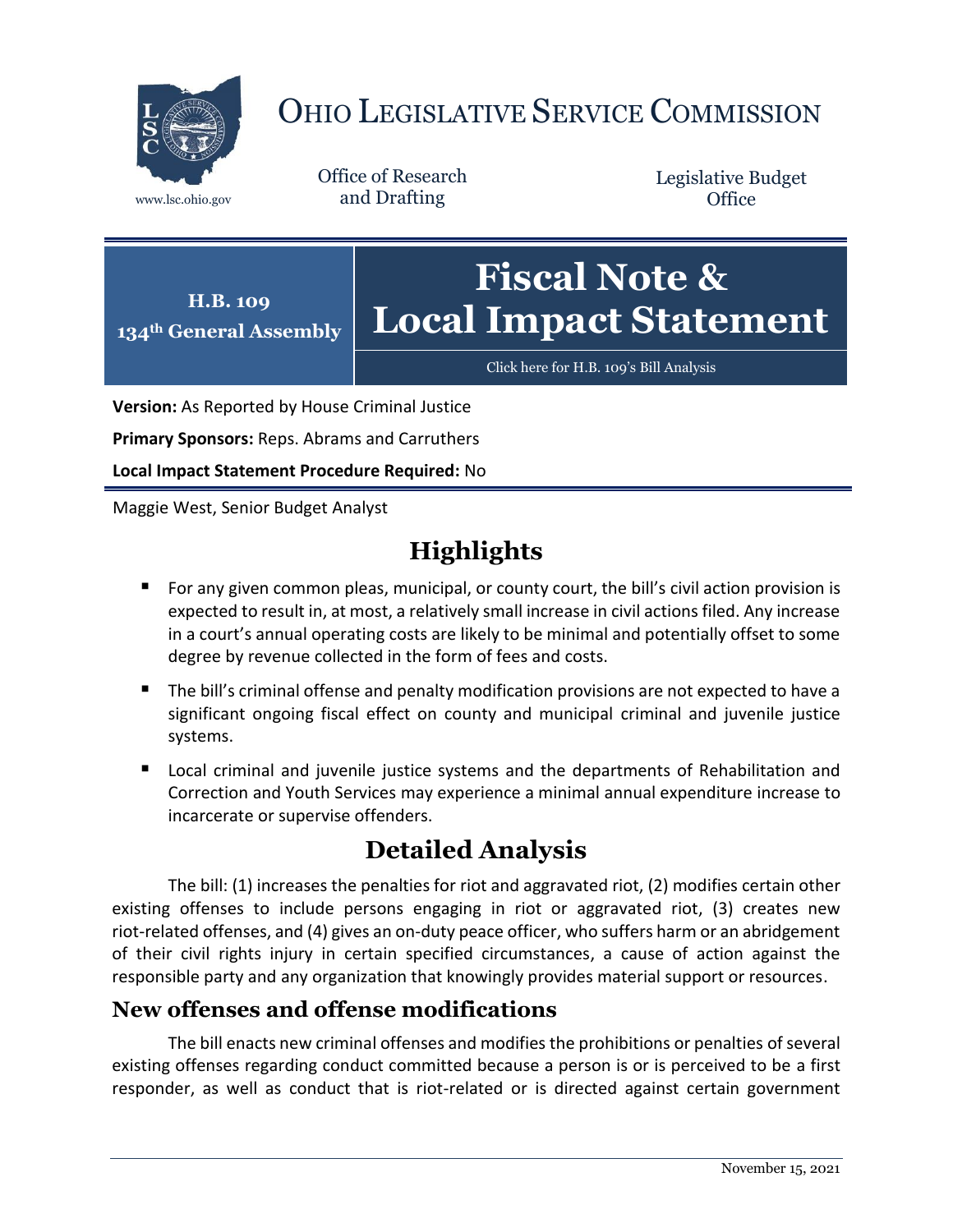activities. The table located at the end of this document, provides a complete list of the offenses that the bill creates or modifies.

Based on LBO conversations with the Ohio Prosecuting Attorneys Association and the Ohio Judicial Conference, the bill's effect on county and municipal justice systems is not likely to exceed minimal. This is because the bill is not expected to generate a large number of additional cases, as at least some of the bill's prohibited conduct can generally be charged under existing law. The exception to this would be if the state of Ohio were to experience an increase in riots, such as the ones experienced in the summer of 2020, in which case the bill may result in a significant number of new cases and charges, thereby having a greater impact on county and municipal justice systems. Assuming such occurrences are relatively rare, the bill is unlikely to have a discernible impact on any given local criminal and juvenile justice system on an ongoing basis.

#### **Incarceration and community supervision**

Because of the bill's criminal offense provisions, local facilities, e.g., jails and communitybased correctional/detention facilities, and the departments of Rehabilitation and Correction and Youth Services may experience an increase in expenditures to incarcerate certain offenders for a longer period than otherwise may have been the case under existing law. It is possible that offenders may be sentenced to serve a period of incarceration that they may not have otherwise been subject to under existing law. There may also be a resulting increase in the number of offenders under community supervision, as well as the length of time spent under such supervision. As previously mentioned, absent more frequent rioting, the bill is not likely to result in an ongoing discernible increase in annual incarceration and supervision costs for the state or any county or municipality.

### **Civil action for peace officers**

The bill provides a specific civil action for any peace officer who suffers injury, death, or loss to person or property due to an act of riot or aggravated riot, an abridgment of the officer's civil rights arising out of the performance of official duties, or the filing of a false complaint against the officer.

Under the bill, a civil action may be filed against the responsible party who committed the prohibited act and any organization that knowingly directs, authorizes, facilitates, or encourages the responsible party or that knowingly provides material support or resources to the responsible party. If an organization that provides material support or resources for use to prepare for, carry out, or aid an act of riot or aggravated riot, the bill specifies that the organization is responsible for the resulting conduct and is liable to the peace officer for up to three times the amount of damages sustained because of that conduct.

Under current law, common pleas, municipal, and county courts have subject matter jurisdiction in these civil actions, with municipal and county courts limited to cases in which the amount of money in dispute does not exceed \$15,000. For any given court, the bill is expected to result in, at most, a relatively small increase in civil case filings. Any increase in a court's annual operating costs are likely to be minimal, at most, and potentially offset to some degree by revenue collected in the form of fees and costs.